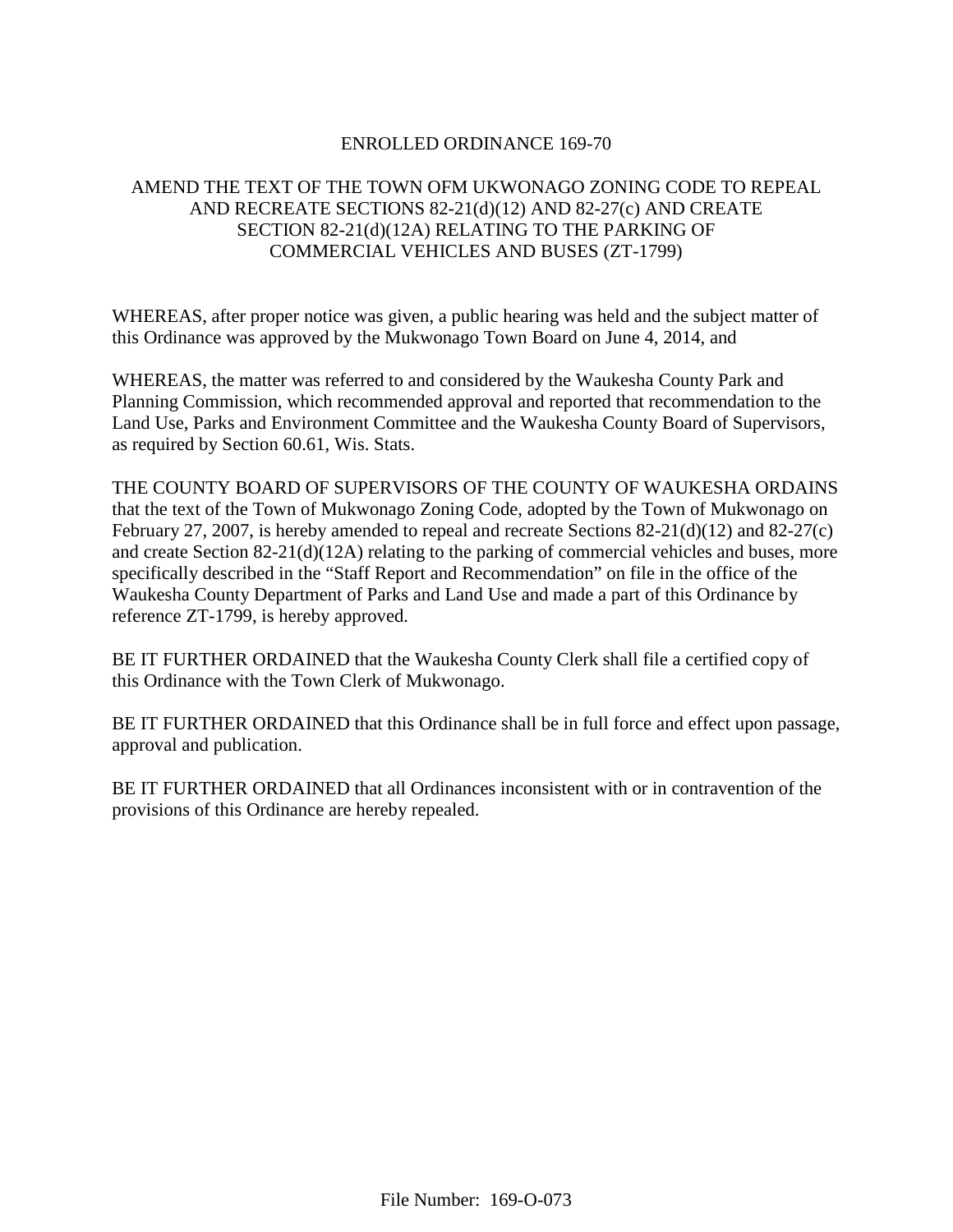# AMEND THE TEXT OF THE TOWN OF MUKWONAGO ZONING CODE TO REPEAL AND RECREATE SECTIONS 82-21(d)(12) AND 82-27(c) AND CREATE SECTION 82-21(d)(12A) RELATING TO THE PARKING OF COMMERCIAL VEHICLES AND BUSES (ZT-1799)

Presented by: Land Use, Parks, and Environment Committee

Pauline T. Jaske.

Batzko énnifér Grant eith Hammitt Eric Highum unhay 4 day

William Mitchell

Alrier Thomas J. Schelligger -

The foregoing legislation adopted by the County Board of Supervisors of Waukesha County, Wisconsin, was presented to the County Executive on:

Date: 1/25/2014 Kausch Kathleen Novack, County Clerk

The foregoing legislation adopted by the County Board of Supervisors of Waukesha County, Wisconsin, is hereby:

| Approved: |  |
|-----------|--|
| Vetoed:   |  |
| Date:     |  |

Daniel P. Vrakas, County Executive

169-0-073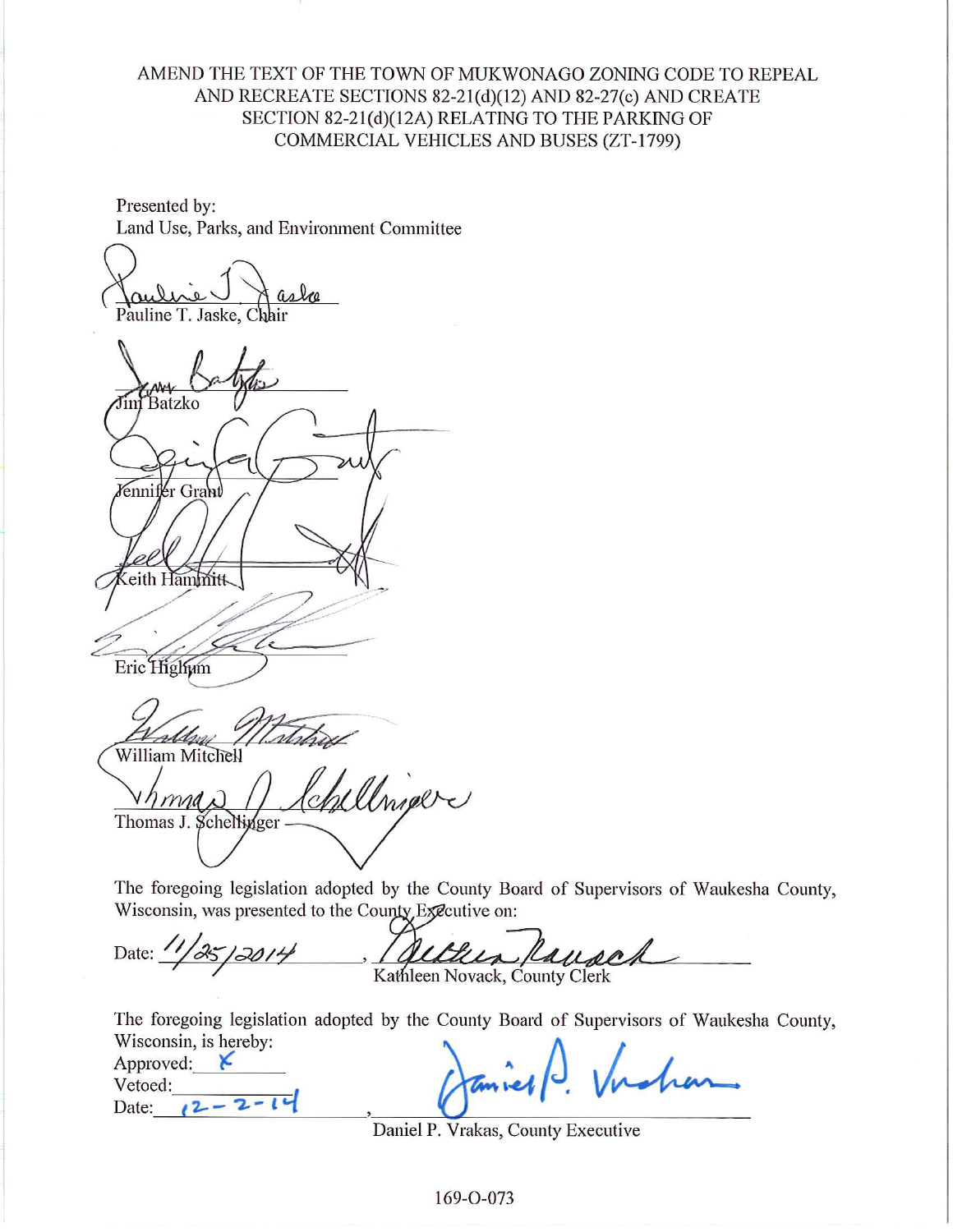The Waukesha County Park and Planning Commission after giving consideration to the subject matter of the Ordinance to amend the Town of Mukwonago Zoning Ordinance hereby recommends approval of ZT-1799 (Text Amendment) in accordance with the attached "Staff Report and Recommendation".

PARK AND PLANNING COMMISSION

October 16, 2014

Janfes Siepmann, Chairperson

Robert Peregrine

ł

**Richard Morris** 

 $\alpha$ us Gary Goodchild

absent

William Mitchell

uni !

**Robert Hamilton**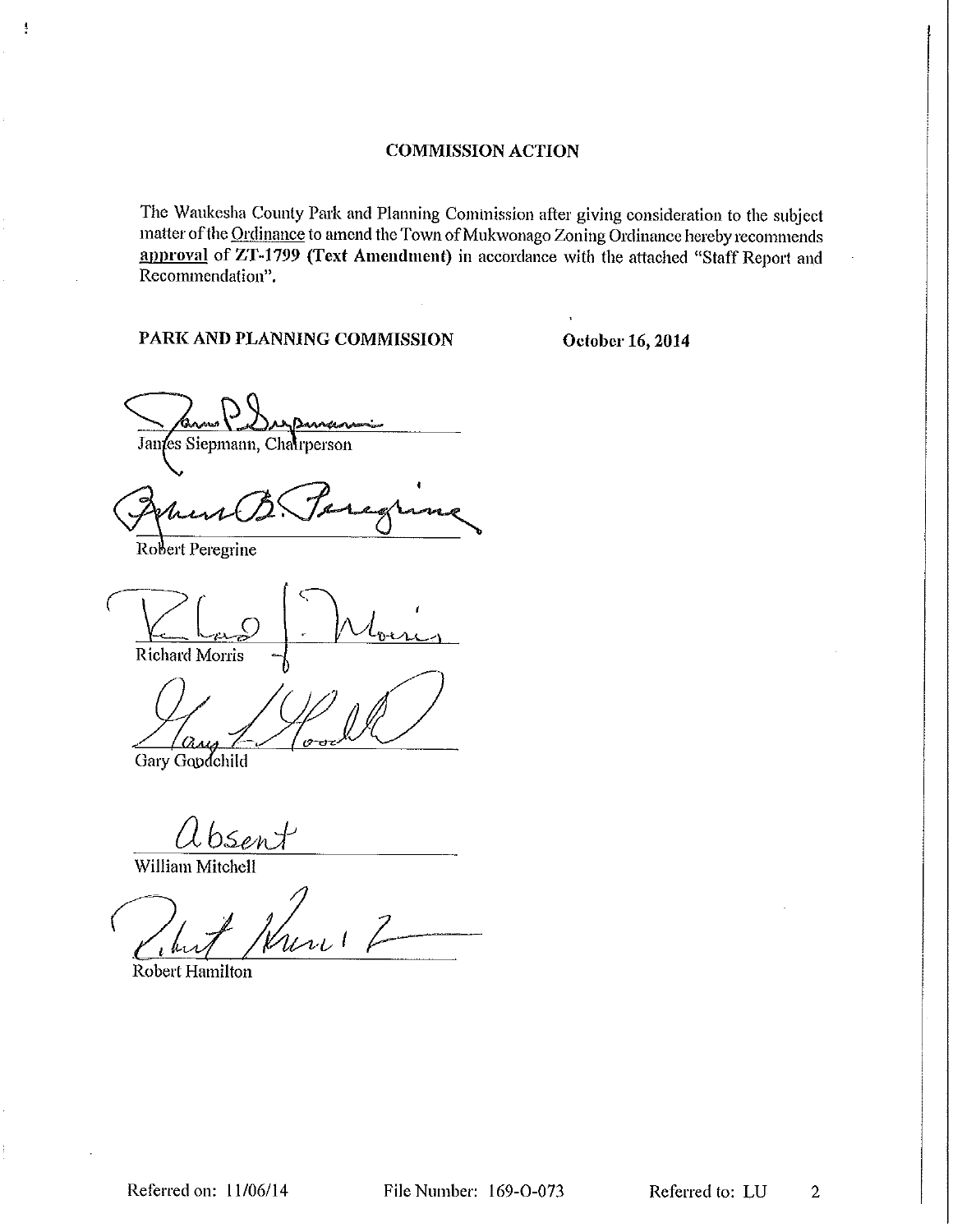#### WAUKESHA COUNTY DEPARTMENT OF PARKS AND LAND USE **STAFF REPORT AND RECOMMENDATION TEXT AMENDMENT**

October 16, 2014

FILE NO:

ZT-1799

PETITIONER:

Town of Mukwonago Board Mukwonago Town Hall W320 S8315 Beulah Road Mukwonago, WJ 53149

#### **REOUEST:**

Repeal and recreate Sections 82-21(d)(12) and 82-27(c) and create Section 82-21(d)(12A) of the Town of Mukwonago Municipal Zoning Code (Town Ordinance 2014-O-16) related to the parking of commercial vehicles and buses.

PUBLIC HEARING DATE: June 4, 2014.

**PUBLIC REACTION:** None.

### TOWN PLAN COMMISSION ACTION:

On June 4, 2014, the Town of Mukwonago Plan Commission recommended in favor of the proposed amendments with a split vote of 5 "ayes" and 3 "no's".

#### TOWN BOARD ACTION:

On June 4, 2014, the Town of Mukwonago Town Board approved the Zoning Ordinance Amendments as recommended by the Town Plan Commission on a three to two vote.

#### **STAFF ANALYSIS:**

The Town of Mukwonago is proposing amendments to the Town Zoning Code that largely help to clarify language already in the Code regarding commercial truck and bus parking. The Town Code currently provides a Conditional Use option for limited parking of commercial type vehicles such as dump trucks, school buses and semi trailers in various zoning districts, including residential districts. Such a zoning option is available to accommodate individuals that drive such a vehicle to and from work each day. Currently, many of the requirements in the commercial truck parking section are all contained within one paragraph, whereas with the proposed language, each requirement is clarified in a separate paragraph. The existing standards that are being carried forward limit the number of trucks or buses on such a property to one, make the option available to those properties that abut arterial and collector highways and restrict the distance that such vehicles must be parked from property lines and roadways.

A new criterion is proposed which requires that the operator of such commercial trucks and buses must be able to turn the vehicle around on the premises so that the vehicle is not backed into the road or backed into the driveway. In addition, the changes split school bus parking into a separate Conditional Use sub-section while the standards for consideration of bus parking remain quite similar to the truck parking provisions.

The submitted Town ordinance contains two typographical errors. Sections 82-21(d)(12) and 82-21(d)(12A) are misidentified as Sections 82-12(d)(12) and 82-12(d)(12A). Staff will wait to submit the ordinance for final County Board approval until a corrected ordinance is received from the Town.

#### **STAFF RECOMMENDATION:**

Based on the above analysis, it is the opinion of the Planning and Zoning Division Staff that the proposed text amendments be approved in accordance with the Town's decision. The proposed text amendments will allow for clarification and slight modification of the commercial truck and bus parking sections of the Town's Zoning Code. The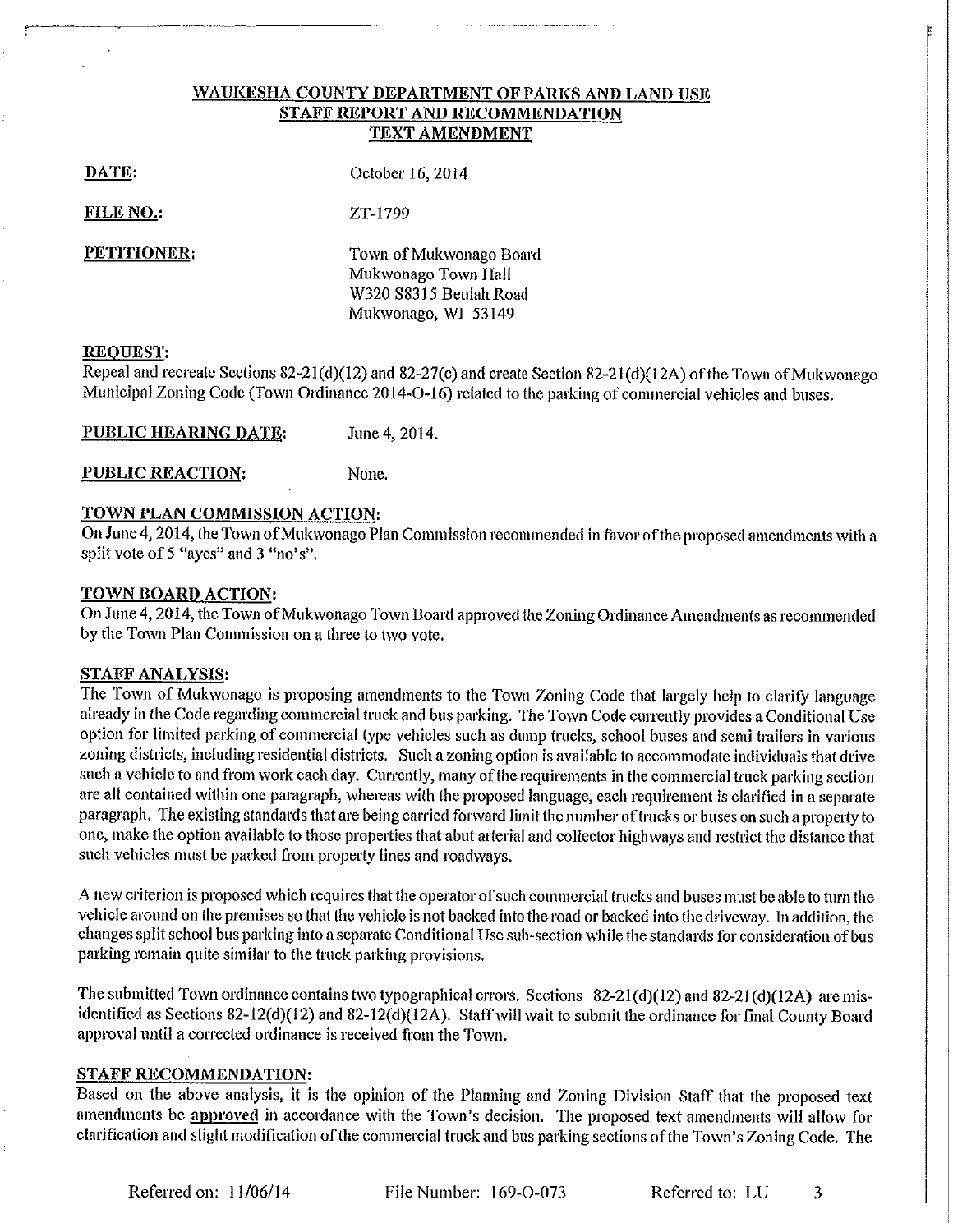## ZT-1799 Town of Mukwonago Text Amendments

# Page 2

standards required for Conditional Use consideration will help to ensure that the limited parking of commercial type vehicles in rural and residential settings is compatible with the surrounding neighborhood.

Respectfully submitted,

Sandra L. Scherer

Sandy Scherer Senior Planner

Ē

Attachment: Town Ordinance 2014-O-16

NAPRKANDLU\Planning And Zoning\Rezones\Staff Reports\1799 Text Amendments mkt.Doc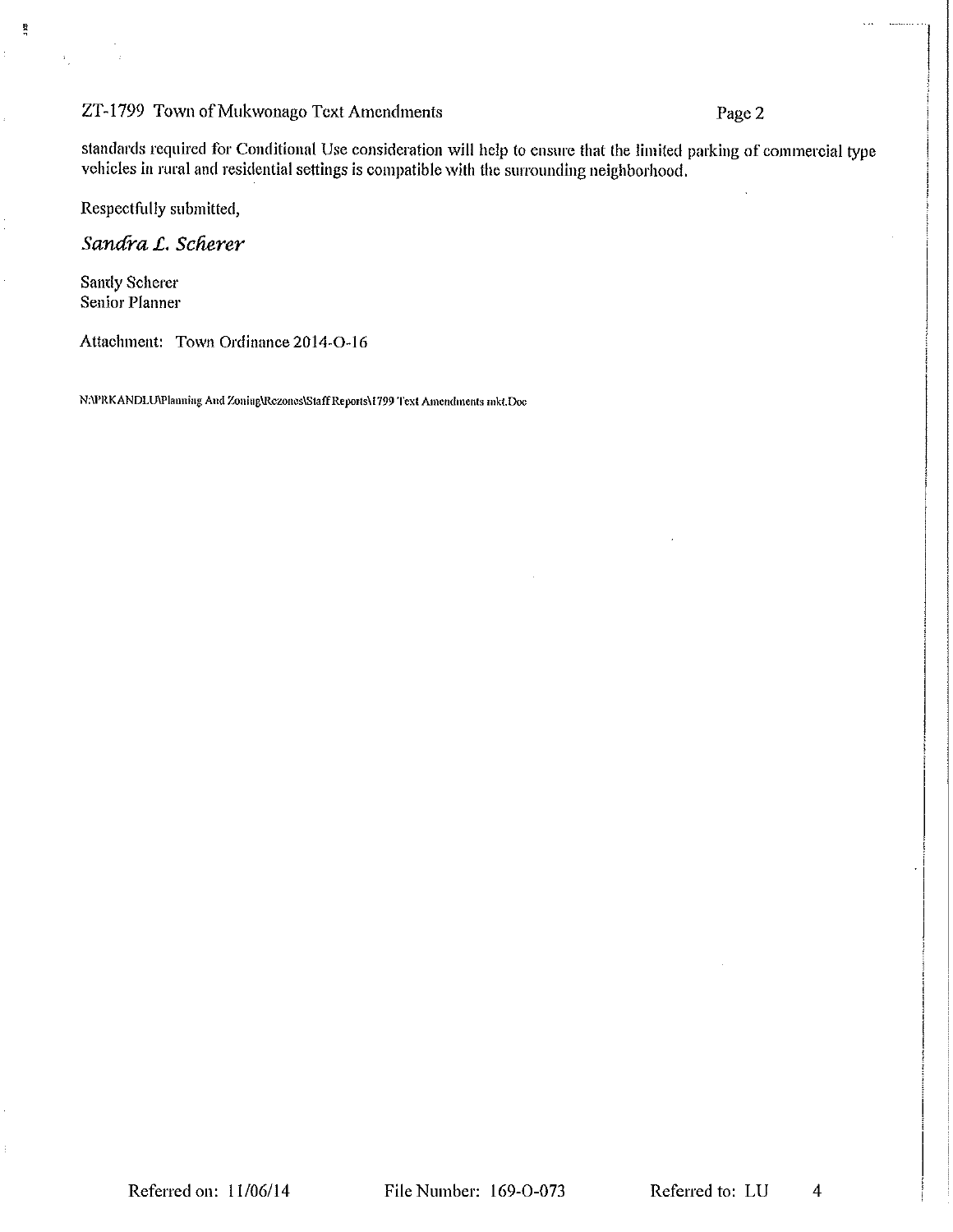#### **STATE OF WISCONSIN** TOWN OF MUKWONAGO **WAUKESHA COUNTY**

#### ORDINANCE 2014-O-16

### AN ORDINANCE TO REPEAL AND RECREATE SECTIONS 82-21(d)(12) AND 82-27(c) AND TO CREATE SECTION 82-21(d)(12A) OF THE TOWN OF MUKWONAGO MUNICIPAL CODE RELATED TO COMMERCIAL VEHICLES **AND BUSES**

WHEREAS, the Town Board for the Town of Mukwonago adopted a zoning code for the Town of Mukwonago in 1953 and has amended it from time to time since then; and

WHEREAS, that zoning code is codified as Chapter 82 of the Town of Mukwonago Municipal Code, titled "Zoning;" and

WHEREAS, the Plan Commission for the Town of Mukwonago prepared a recommended ordinance to update the Town zoning code regarding the parking of commercial vehicles and buses; and

WHEREAS, the Town Clerk for the Town of Mukwonago has properly referred the matter to the Plan Commission and to the Waukesha County Park and Planning Commission, pursuant to Section 82-265(c) of the Town of Mukwonago Zoning Code; and

WHEREAS, the Plan Commission has conducted the necessary investigation, and scheduled a public hearing for the Plan Commission and the Town Board, pursuant to Section 82-265(c)(2) of the Town of Mukwonago Zoning Code; and

WHEREAS, upon due notice as required by Section 82-267(a), the Town Board held a public hearing on June 2, 2014 pursuant to Section 82-265(d) of the Town of Mukwonago Zoning Code along with the Plan Commission; and

WHEREAS, within a reasonable time after the hearing, the Plan Commission has reported its recommendation to the Town Board; and

WHEREAS, the Town Board for the Town of Mukwonago, after carefully reviewing the recommendation of the Plan Commission for the Town of Mukwonago and having given the matter due consideration having determined that all procedural requirements and notice requirements have been satisfied, and having based its determination on the effect of the adoption of the ordinance on the health, safety and welfare of the community and the preservation and enhancement of property values in the community, and having given due consideration to the municipal problems involved hereby determine that the ordinance amendment will serve the public health, safety and general welfare of the Town of Mukwonago, will enhance property values in the Town and will not be hazardous, harmful, noxious, offensive or a nuisance, and will not unduly limit or restrict the use of property in the Town or for any other reason cause a substantial adverse effect on the property values and general desirability of the Town.

NOW, THEREFORE, the Town Board for the Town of Mukwonago, Waukesha County, does hereby ordain as follows:

Referred on: 11/06/14

File Number: 169-O-073

Referred to: LU 5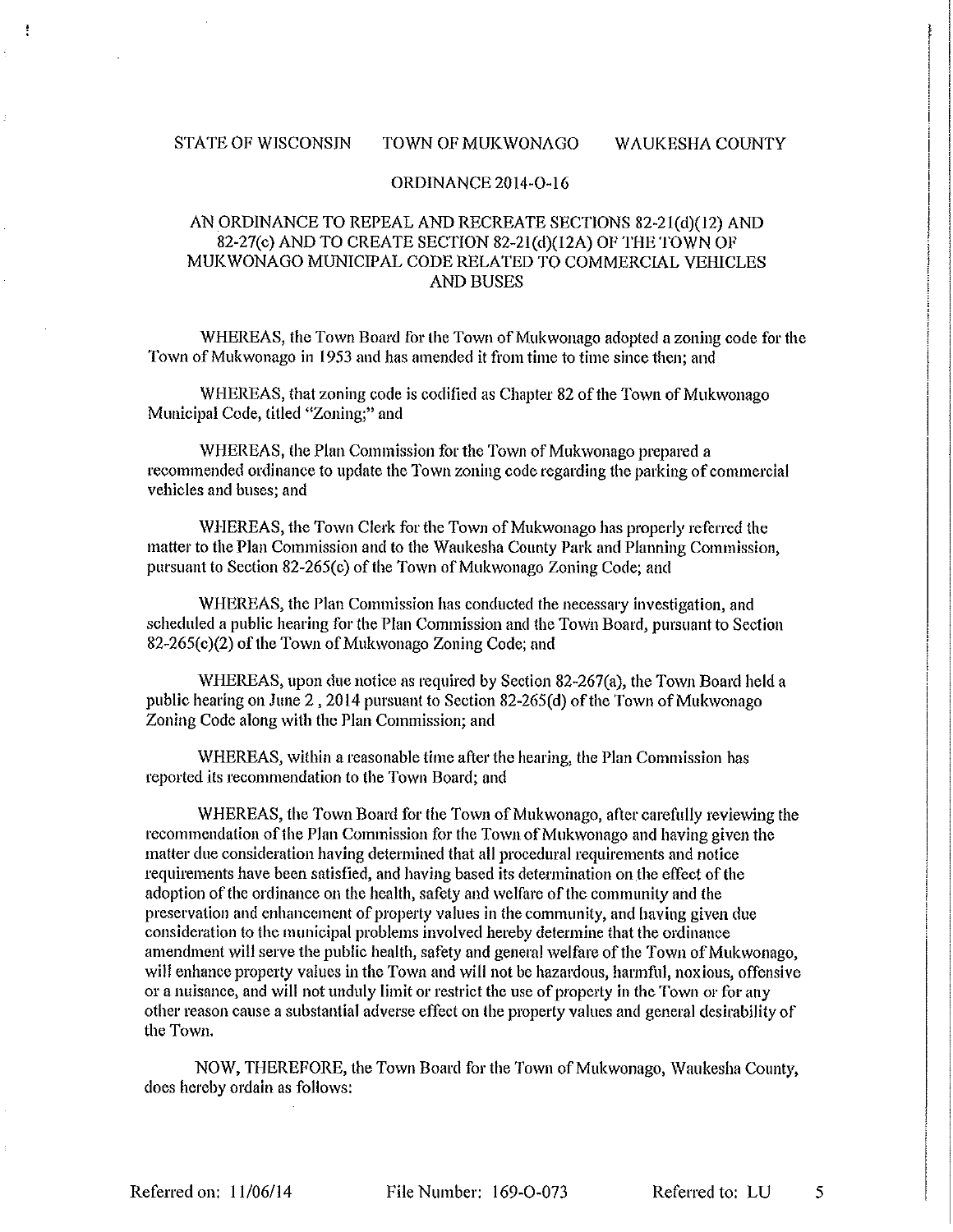SECTION 1. Subsection 82-21(d)(12) of Chapter 82 of the Town of Mukwonago municipal code entitled "Zoning," is hereby repealed and recreated to read as follows:

- Commercial truck parking. The parking of commercial vehicles when accessory  $(12)$ to a residential use in all residential and agricultural districts and in the B-2 district, subject to all of the following:
	- 'Commercial vehicles include those vehicles not otherwise allowed under a. s, 82-27(c) such as dump trucks, construction vehicles, semi trailers and tractors and other unspecified vehicles as determined by the Plan Commission.
	- $<sub>b</sub>$ </sub> The commercial vehicle must be owned or leased and operated by an occupant of the premises.
	- The parcel shall front on and have access to an arterial or a collector as C. depicted on a highway width map as may be adopted by the Waukesha County Board of Supervisors pursuant to s. 63.1031, Wis. Stats.
	- The operator must be able to turn the commercial vehicle around on the đ. premises so that it is not backed into the road or backed into the driveway. This standard does not obligate the jurisdiction with access control over the roadway to permit more than one access point to meet this requirement.
	- No more than one (1) such vehicle shall be allowed to be parked or stored  $\mathbf{e}$ . on the occupant's property and no more than two (2) additional construction vehicles (e.g., backhoes, front-end loaders, grading equipment) shall be allowed. Such yehicles shall be fully operational and in active use. Where considered appropriate, one trailer may be allowed but in no case may there be more than one semi-tractor or cab unit.
	- f. No such vehicles shall be allowed to be parked or stored closer than 50 fect to any adjacent lot line and not closer than 100 feet from the base setback line. In the case of a refrigerator truck, the refrigeration unit may not be operated in the open if such truck is parked closer than 500 feet to the nearest neighboring property line.
	- The conditional use permit shall be reviewed every two (2) years by the g. plan commission in order to determine conformance with the terms of the permit and its compatibility with the adjacent land uses. Failure to conduct such review shall not invalidate any subsequent review or any enforcement proceeding. If it is determines that the conditional use permit is no longer compatible, or that the provisions of the permit have not been complied with, the conditional use permit may be revoked or amended in accordance with the procedures set forth in this chapter.

File Number: 169-O-073

Referred to: LU

6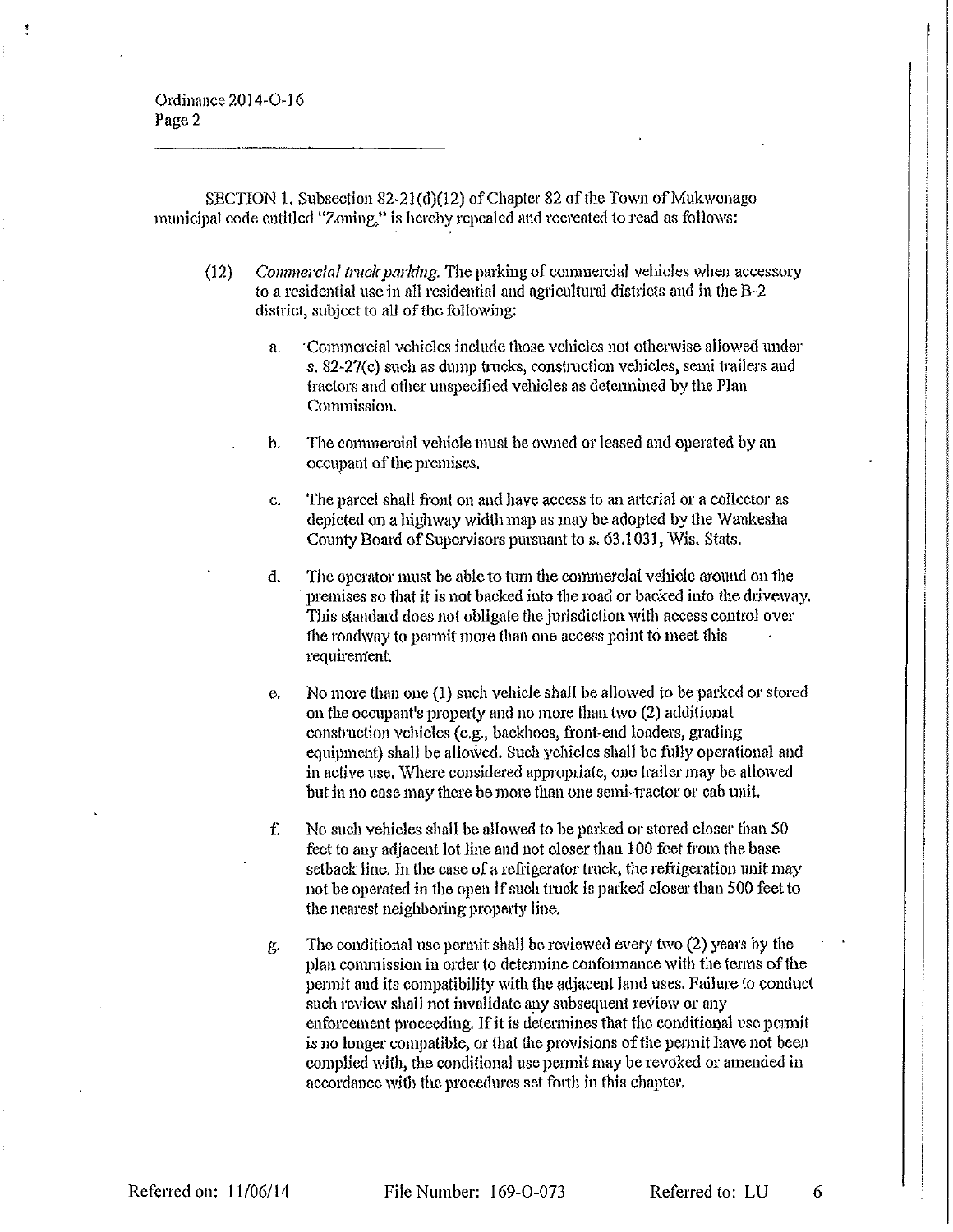SECTION 2. Subsection 82-21(d)(12A) of Chapter 82 of the Town of Mukwonago municipal code entitled "Zoning," is hereby created to read as follows:

- (12A) School bus parking. The parking of school buses when accessory to a residential use in all residential and agricultural districts and in the B-2 district, subject to all of the following:
	- The school bus shall be operated by an occupant of the premises. The school a. bus may be owned or leased by the occupant of the premises or owned or leased by a business for which the occupant of the premises is an employee or is otherwise contracted to provide such services.
	- b. The school bus shall be licensed by the state of Wisconsin and fully operational.
	- c. The parcel shall front on and have access to an arterial or a collector as depicted on a highway width map as may be adopted by the Waukesha County Board of Supervisors pursuant to s. 63.1031, Wis. Stats.
	- The school bus operator must be able to turn the school bus around on the d. premises so that it is not backed into the road or backed into the driveway. This standard does not obligate the jurisdiction with access control over the roadway to permit more than one access point to meet this requirement.
	- e. No more than one (1) school bus shall be allowed to be parked or stored on the occupant's property.
	- f. A school bus shall not be parked or stored closer than 50 feet to any adjacent lot line and closer than 100 feet to the base setback line.
	- The bus shall not be parked or stored on the occupant's property when school g. is not in session for four (4) or more days (e.g., over Christmas vacation or summer break).
	- h. The conditional use permit shall be reviewed every two (2) years by the plan commission in order to determine conformance with the terms of the permit and its compatibility with the adjacent land uses. Failure to conduct such review shall not invalidate any subsequent review or any enforcement proceeding. If it is determined that the conditional use permit is no longer compatible, or that the provisions of the permit have not been complied with, the conditional use permit may be revoked or amended in accordance with the procedures set forth in this chapter.

SECTION 3. Subsection 82-27(c) of Chapter 82 of the Town of Mukwonago municipal code entitled "Zoning," is hereby repealed and recreated to read as follows:

File Number: 169-O-073

7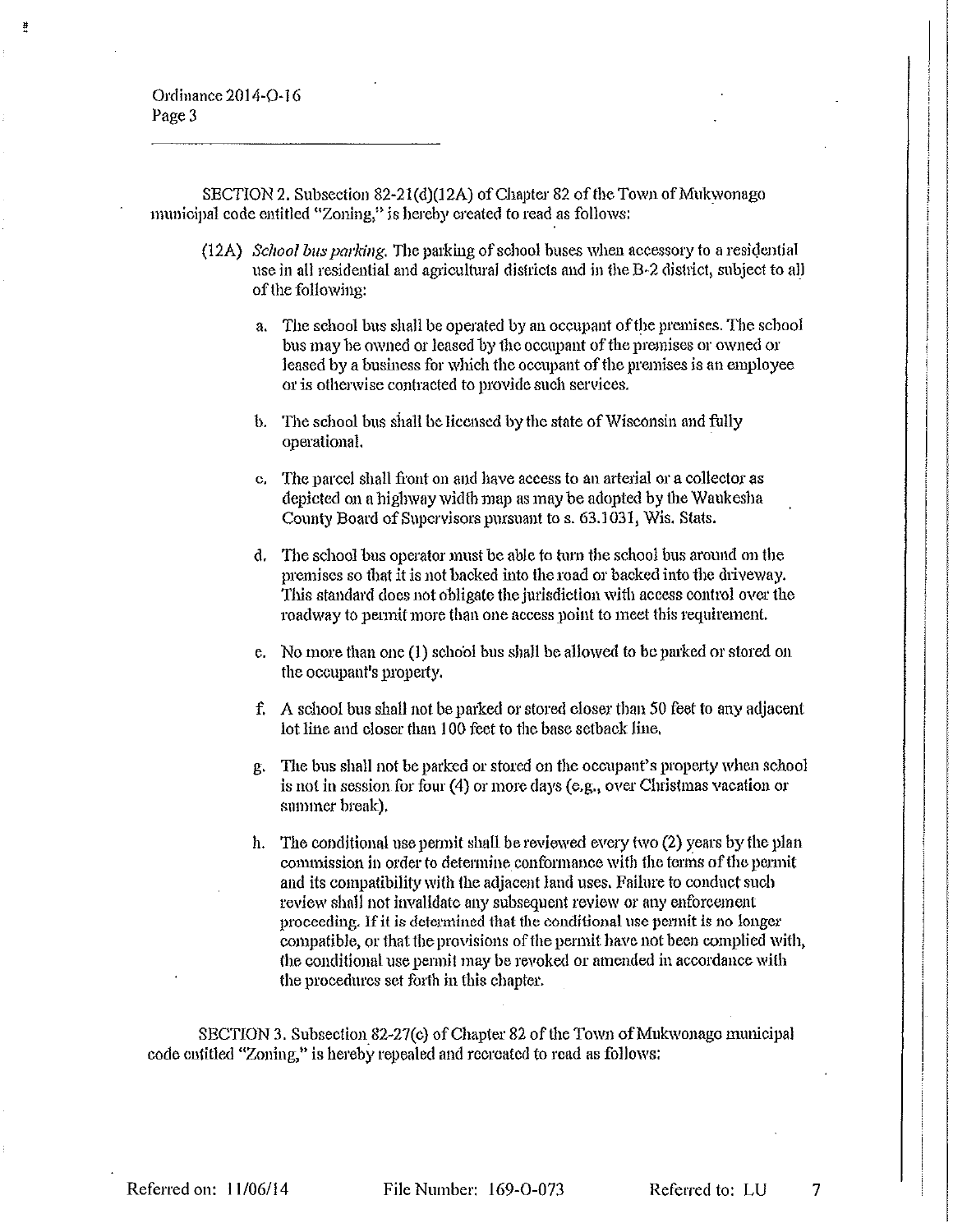$\left( c \right)$ *Parking of trucks and equipment*. No other vehicular equipment of a commercial or industrial nature, as excepted in subsection (b) of this section, shall be parked or stored for more than three (3) consecutive hours and six (6) accumulative hours during any 24-hour period on any lot in any zoning district, except business or industrial districts, or as follows:

- Agricultural equipment, such as farm tractors, plows, seeders, combines,  $(1)$ cultivators, and farm trucks, used in a farm operation and located within an agricultural district or the R-H rural home district.
- $(2)$ One (1) panel, van or pick-up truck used in the conduct of a conforming business activity being carried on in a residential or an agricultural district. The plan commission may, if the need is evident, permit more than one (1) such vehicle as a special exception. No limitation shall be placed on vans or pick-up trucks if they are used for private nonbusiness or noncommercial recreational purposes.
- $(3)$ Vehicles and related equipment allowed under a conditional use permit issued pursuant to sections 82-21(d)(12) or 82-21(d)(12A) ...

SECTION 4. SUBMITTAL TO WAUKESHA COUNTY. The Town of Mukwonago Town Clerk is directed to send three signed copics of this ordinance to the Waukesha County Clerk for approval of the Waukesha County Board of Supervisors.

SECTION 5. SEVERABILITY. Several sections this ordinance are declared to be severable and if any section or portion thereof shall be declared by a decision of the court of competent jurisdiction to be invalid, unlawful or unenforceable, such decision shall apply only to the specific section or portion thereof directly specified in the decision, and shall not affect the validity of any other provisions, sections or portions thereof of the ordinance which shall remain. The remainder of the ordinance shall remain in full force and effect and any other ordinances whose terms are in conflict with the provisions of this ordinance are hereby repealed as to those terms that conflict.

SECTION 6. EFFECTIVE DATE, This ordinance shall take effect immediately upon passage and posting or publication as provided by law following approval by the Waukesha County Board of Supervisors.

Adopted this 4<sup>th</sup> day of June 2014

TOWN OF MUKWONAGO

David Dubey, Town Chairman

Referred on: 11/06/14

File Number: 169-O-073

Referred to: LU

8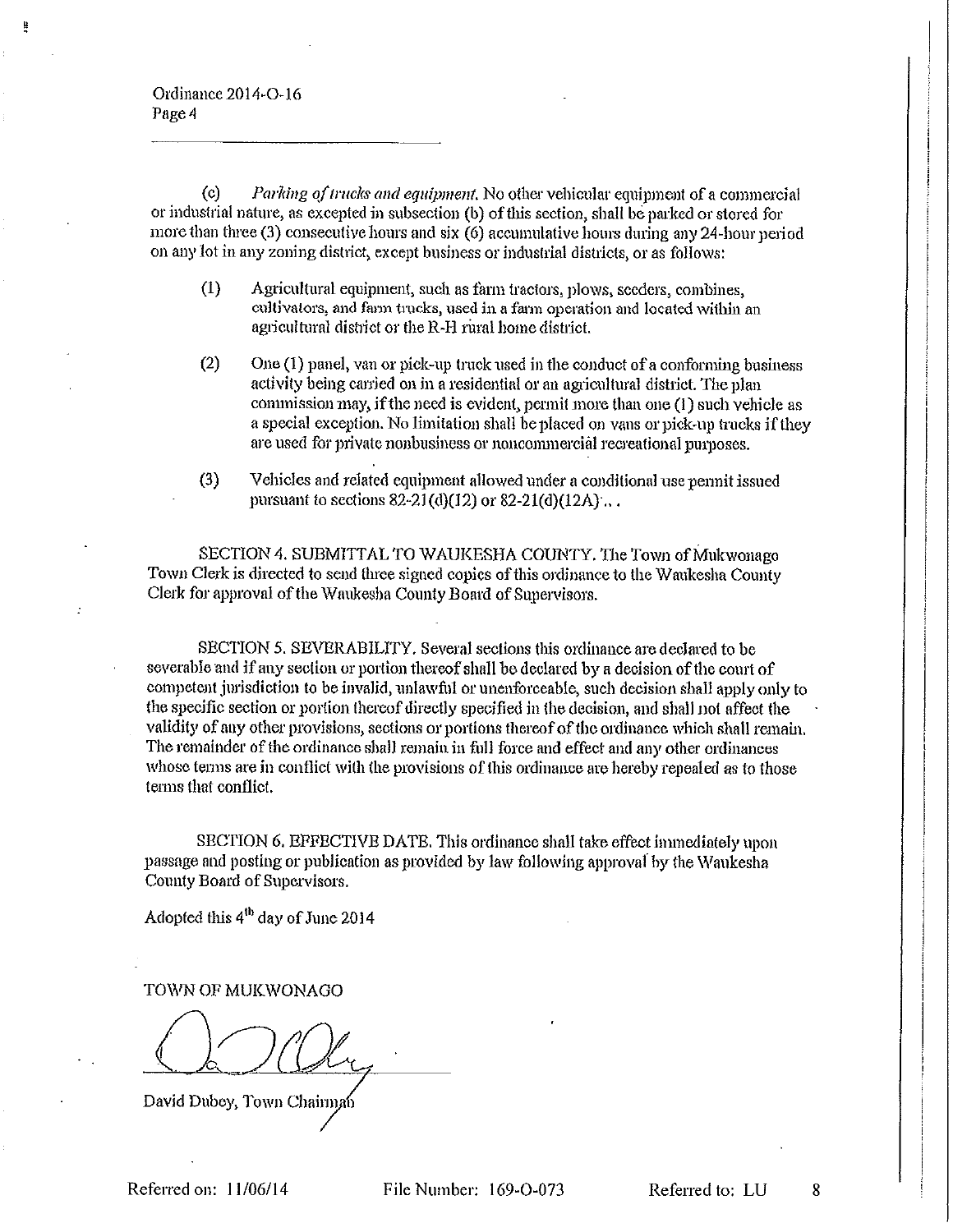ATTEST:

Ë

arclus

Kathy Karalewitz, Town Administrator/Clerk

Published and posted this  $\sqrt{\frac{1}{2}}$  day of  $\sqrt{\frac{1}{2}}$  2014